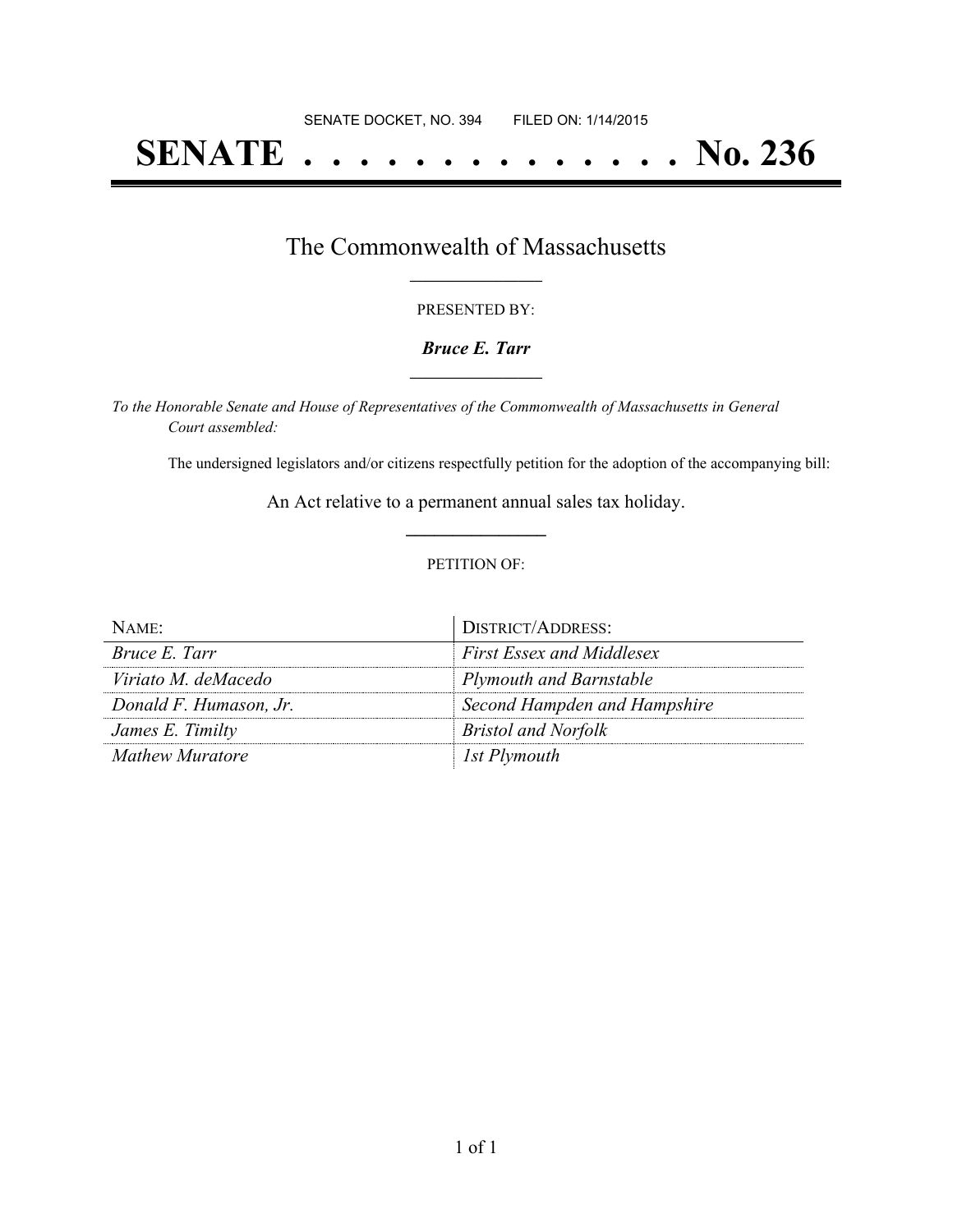# SENATE DOCKET, NO. 394 FILED ON: 1/14/2015 **SENATE . . . . . . . . . . . . . . No. 236**

By Mr. Tarr, a petition (accompanied by bill, Senate, No. 236) of Bruce E. Tarr, Viriato M. deMacedo, Donald F. Humason, Jr., James E. Timilty and others for legislation relative to a permanent annual sales tax holiday. Economic Development and Emerging Technologies.

## The Commonwealth of Massachusetts

**In the One Hundred and Eighty-Ninth General Court (2015-2016) \_\_\_\_\_\_\_\_\_\_\_\_\_\_\_**

**\_\_\_\_\_\_\_\_\_\_\_\_\_\_\_**

An Act relative to a permanent annual sales tax holiday.

Be it enacted by the Senate and House of Representatives in General Court assembled, and by the authority *of the same, as follows:*

| SECTION 1. Chapter 64H of the General Laws, as appearing in the 2014 Official |
|-------------------------------------------------------------------------------|
|-------------------------------------------------------------------------------|

2 Edition, is hereby amended by inserting, after section 6, the following:-

 Section 6A. The commissioner of revenue shall annually designate, by July 15 of each calendar year, a two-day weekend in August during which no excise shall be imposed upon non- business sales at retail in the commonwealth of tangible personal property, as defined in section 1 of this chapter, but for the purposes of this section, tangible personal property shall not include telecommunications, gas, steam, electricity, motor vehicles, boats, meals, or any single item whose price is in excess of \$2,500.

 For the days designated by the commissioner pursuant to the provisions of this section, a vendor in the commonwealth shall not add to the sales price or collect from any non-business purchaser an excise upon sales at retail of tangible personal property, as defined in section 1 of this chapter. The commissioner of revenue shall not require any vendor to collect and pay excise